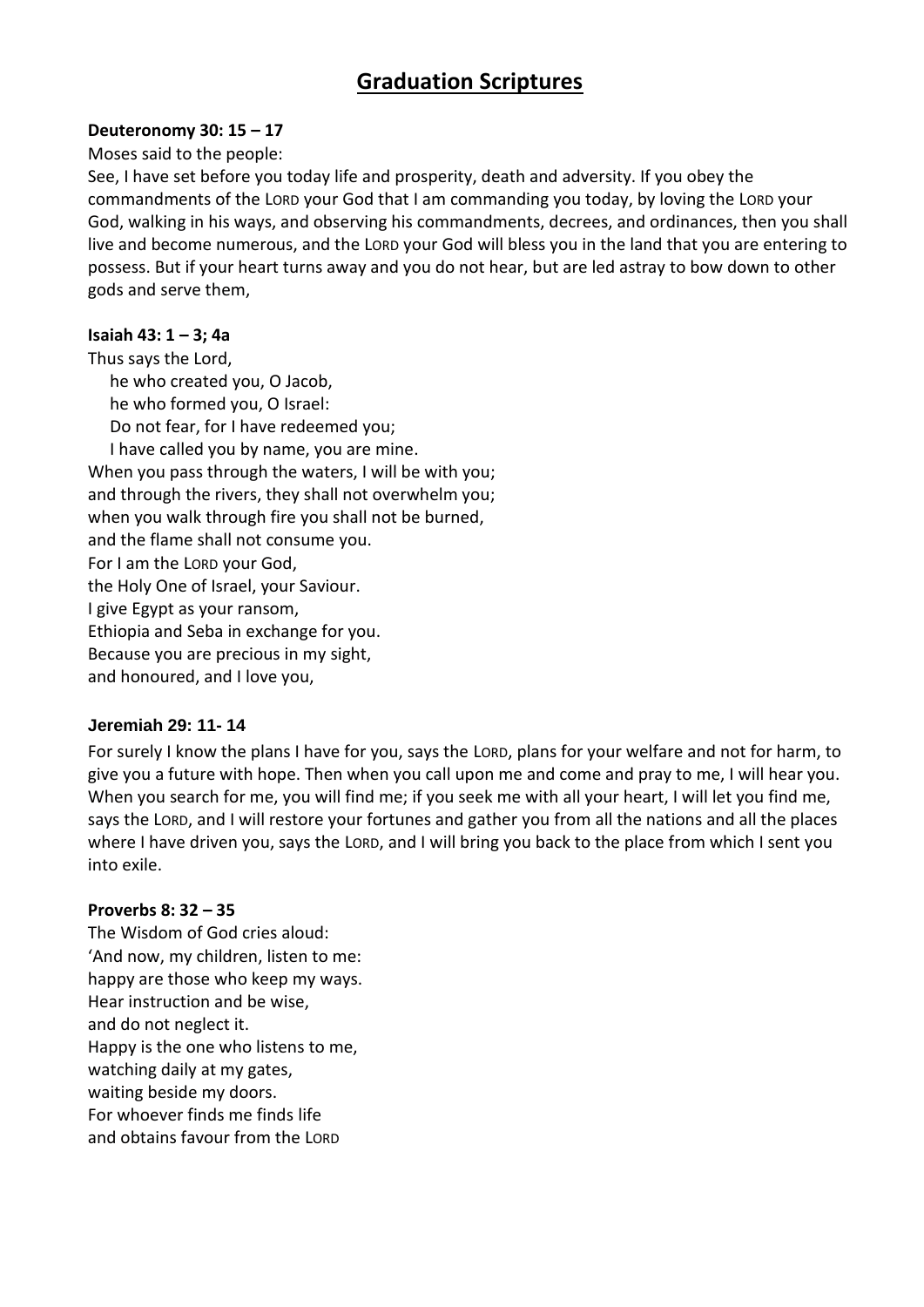## **Ruth 1: 16 –17**

But Ruth said,

'Do not press me to leave you or to turn back from following you!

Where you go, I will go; where you lodge, I will lodge; your people shall be my people and your God my God.

Where you die, I will die— there will I be buried.

May the LORD do thus and so to me and more as well, if even death parts me from you!'

# **Numbers 6: 24 – 26**

The Lord spoke to Moses and said, 'Say this to Aaron and his sons: "This is how you are to bless the sons of Israel. You shall say to them:

May the Lord bless you and keep you.

May the Lord let his face shine on you and be gracious to you.

May the Lord uncover his face to you and bring you peace."

This is how they are to call down my name on the people of Israel, and I will bless them.'

# **Ecclesiastes 3:1 –12**

For everything there is a season, and a time for every matter under heaven: a time to be born, and a time to die;

a time to plant, and a time to pluck up what is planted;

a time to kill, and a time to heal;

a time to break down, and a time to build up;

a time to weep, and a time to laugh;

a time to mourn, and a time to dance;

a time to throw away stones, and a time to gather stones together;

a time to embrace, and a time to refrain from embracing;

a time to seek, and a time to lose;

a time to keep, and a time to throw away;

a time to tear, and a time to sew;

a time to keep silence, and a time to speak;

a time to love, and a time to hate;

a time for war, and a time for peace.

What gain have the workers from their toil? I have seen the business that God has given to everyone to be busy with. He has made everything suitable for its time; moreover, he has put a sense of past and future into their minds, yet they cannot find out what God has done from the beginning to the end.

I know that there is nothing better for them than to be happy and enjoy themselves as long as they live

# **Romans 8: 31 – 35; 37 – 39**

What then are we to say about these things? If God is for us, who is against us? He who did not withhold his own Son, but gave him up for all of us, will he not with him also give us everything else? Who will bring any charge against God's elect? It is God who justifies. Who is to condemn? It is Christ Jesus, who died, yes, who was raised, who is at the right hand of God, who indeed intercedes for us. Who will separate us from the love of Christ? Will hardship, or distress, or persecution, or famine, or nakedness, or peril, or sword?

No, in all these things we are more than conquerors through him who loved us. For I am convinced that neither death, nor life, nor angels, nor rulers, nor things present, nor things to come, nor powers, nor height, nor depth, nor anything else in all creation, will be able to separate us from the love of God in Christ Jesus our Lord.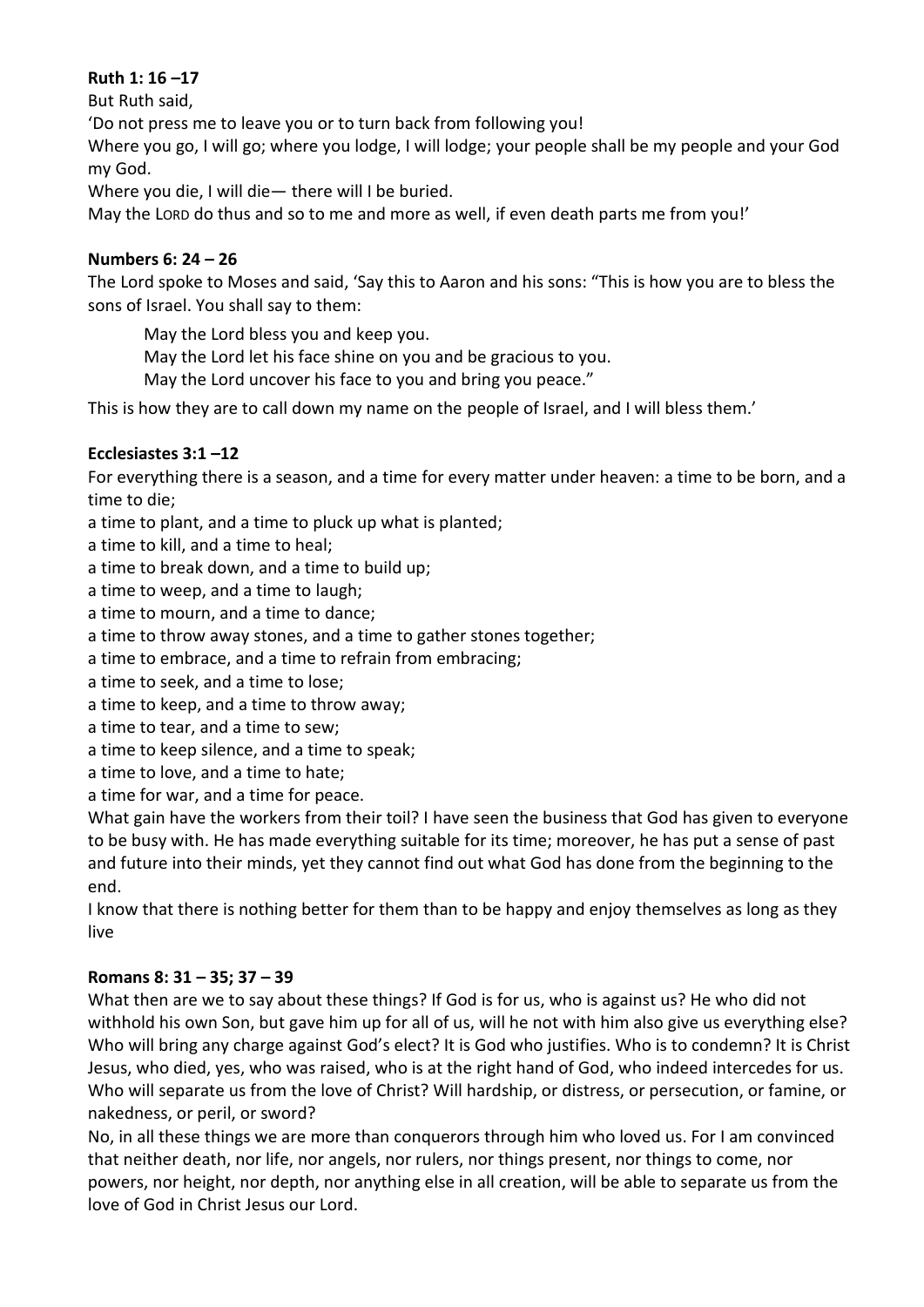#### **Ephesians 1: 17 – 23**

I pray that the God of our Lord Jesus Christ, the Father of glory, may give you a spirit of wisdom and revelation as you come to know him, so that, with the eyes of your heart enlightened, you may know what is the hope to which he has called you, what are the riches of his glorious inheritance among the saints, and what is the immeasurable greatness of his power for us who believe, according to the working of his great power. God put this power to work in Christ when he raised him from the dead and seated him at his right hand in the heavenly places, far above all rule and authority and power and dominion, and above every name that is named, not only in this age but also in the age to come. And he has put all things under his feet and has made him the head over all things for the church, which is his body, the fullness of him who fills all in all.

#### **Ephesians 3: 14 – 21**

Brothers and sisters: I kneel in prayer to the Father. All things in heaven and on earth receive their life from him.

God is wonderful and glorious.

I pray that his Spirit will make you become strong followers and that Christ will live in your hearts because of your faith. Stand firm and be deeply rooted in his love.

I pray that you and all of God's people will understand what is called wide or long or high or deep. I want you to know all about Christ's love, although it is too wonderful to be measured. Then your lives will be filled with all that God is.

Now to him who by the power at work within us is able to accomplish abundantly far more than all we can ask or imagine, to him be glory in the church and in Christ Jesus to all generations, for ever and ever. Amen.

#### **2 Peter 1: 3 – 9**

His divine power has given us everything needed for life and godliness, through the knowledge of him who called us by his own glory and goodness. Thus he has given us, through these things, his precious and very great promises, so that through them you may escape from the corruption that is in the world because of lust, and may become participants in the divine nature. For this very reason, you must make every effort to support your faith with goodness, and goodness with knowledge, and knowledge with self-control, and self-control with endurance, and endurance with godliness, and godliness with mutual affection, and mutual affection with love. For if these things are yours and are increasing among you, they keep you from being ineffective and unfruitful in the knowledge of our Lord Jesus Christ. For anyone who lacks these things is short-sighted and blind, and is forgetful of the cleansing of past sins.

## **1 Corinthians 12: 4 – 7, 13**

#### Brothers and sisters:

There are different kinds of spiritual gifts, but they all come from the same Spirit. There are different ways to serve the same Lord, and we can each do different things. Yet the same God works in all of us and helps us in everything we do.

The Spirit has given each of us a special way of serving others.

The body of Christ has many different parts, just as any other body does. But God's Spirit baptised each of us and made us part of the body of Christ.

#### **Romans 12: 1 – 6**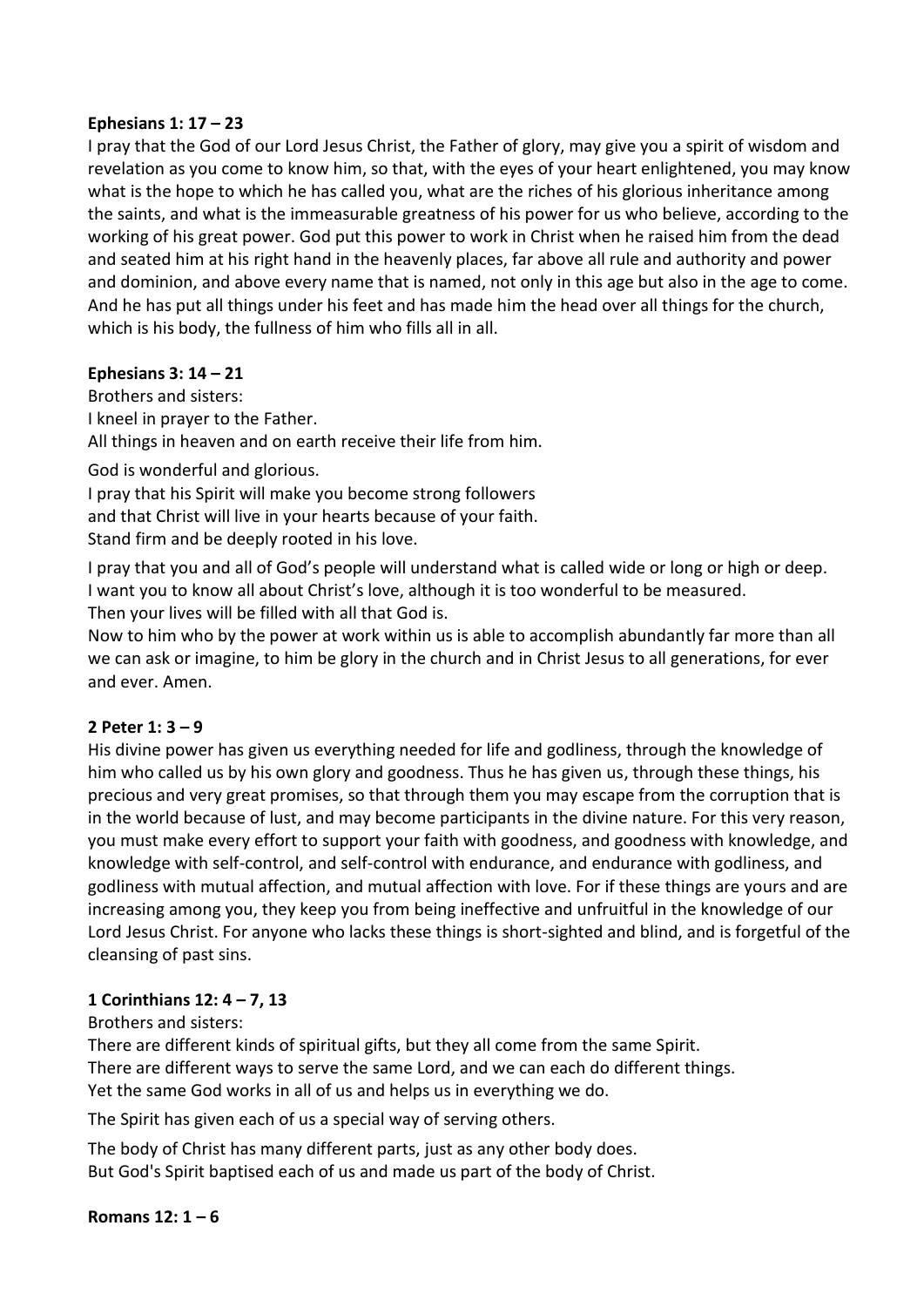I appeal to you therefore, brothers and sisters, by the mercies of God, to present your bodies as a living sacrifice, holy and acceptable to God, which is your spiritual worship. Do not be conformed to this world, but be transformed by the renewing of your minds, so that you may discern what is the will of God — what is good and acceptable and perfect.

For by the grace given to me I say to everyone among you not to think of yourself more highly than you ought to think, but to think with sober judgement, each according to the measure of faith that God has assigned. For as in one body we have many members, and not all the members have the same function, so we, who are many, are one body in Christ, and individually we are members one of another. We have gifts that differ according to the grace given to us: prophecy, in proportion to faith.

## *2* **Thessalonians 2: 13 – 17**

But we must always give thanks to God for you, brothers and sisters beloved by the Lord, because God chose you as the first fruits for salvation through sanctification by the Spirit and through belief in the truth. For this purpose he called you through our proclamation of the good news, so that you may obtain the glory of our Lord Jesus Christ. So then, brothers and sisters stand firm and hold fast to the traditions that you were taught by us, either by word of mouth or by our letter.

Now may our Lord Jesus Christ himself and God our Father, who loved us and through grace gave us eternal comfort and good hope, comfort your hearts and strengthen them in every good work and word.

## **1 John 4: 7 – 12**

My dear friends, we must love each other.

Love comes from God, and when we love each other, it shows that we have been given new life. We are now God's children, and we know him.

God is love, and anyone who doesn't love others has never known him.

God showed his love for us when he sent his only Son into the world to give us life.

Real love is not our love for God, but his love for us.

God sent his Son to be the sacrifice by which our sins are forgiven.

Beloved, since God loved us so much, we also ought to love one another. No one has ever seen God; if we love one another, God lives in us, and his love is perfected in us.

## **Matthew 6: 25 – 34**

Jesus said to his disciples: "Don't worry about having something to eat, drink, or wear. Isn't life more than food or clothing? Look at the birds in the sky! They don't plant or harvest. They don't even store grain in barns. Yet your Father in heaven takes care of them. Aren't you worth more than birds? "Can worry make you live longer? Why worry about clothes? Look how the wild flowers grow. They don't work hard to make their clothes. But I tell you that Solomon with all his wealth was not as well clothed as one of them. God gives such beauty to everything that grows in the fields, even though it is here today and thrown into a fire tomorrow. He will surely do even more for you! Why do you have such little faith? "Don't worry and ask yourselves,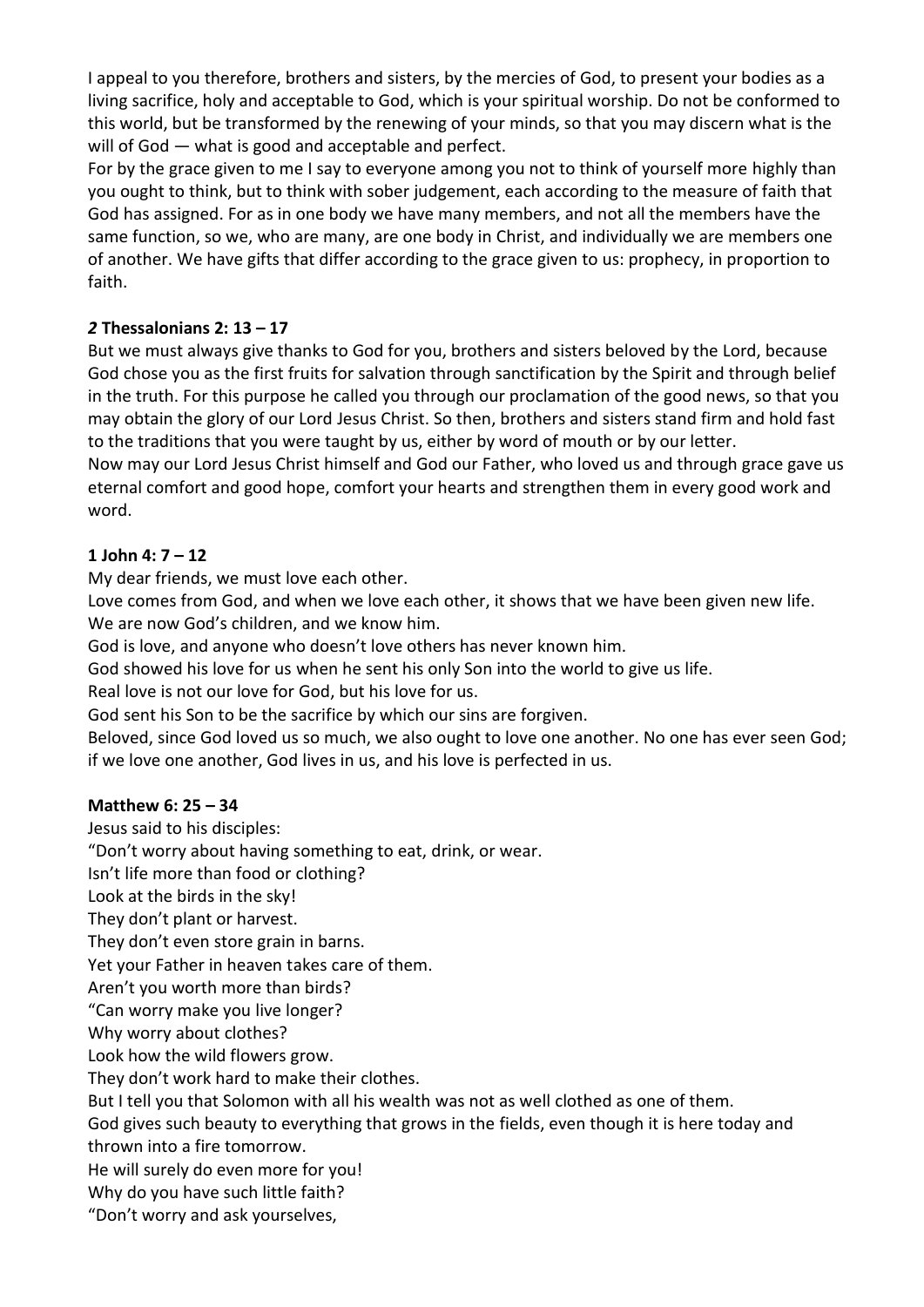'Will we have anything to eat? Will we have anything to drink? Will we have clothes to wear?' Only people who don't know God are always worrying about such things. Your Father in heaven knows that you need all of these. But more than anything else, put God's work first and do what he wants. Then all the other things will be yours as well."

# **Matthew 6:19 – 21**

Jesus said to his disciples:

"Don't store up treasures on earth!

Moths and rust can destroy them, and thieves can break in and steal them.

"Instead, store up your treasures in heaven, where moths and rust cannot destroy them, and thieves cannot break in and steal them.

"Your heart will always be where your treasure is."

#### **Matthew 14: 22- 33**

Jesus made his disciples get into a boat and start back across the lake. But he stayed until he had sent the crowds away. Then he went up on a mountain where he could be alone and pray. Later that evening, he was still there.

By this time the boat was a long way from the shore.

It was going against the wind and was being tossed around by the waves.

A little while before morning,

Jesus came walking on the water toward his disciples.

When they saw him, they thought he was a ghost.

They were terrified and started screaming.

At once Jesus said to them, "Don't worry!

I am Jesus. Don't be afraid."

Peter replied, "Lord, if it is really you, tell me to come to you on the water."

"Come on!" Jesus said.

Peter then got out of the boat and started walking on the water toward him.

But when Peter saw how strong the wind was, he was afraid and started sinking.

"Lord, save me!" he shouted.

Right away Jesus reached out his hand.

He helped Peter up and said,

"You surely don't have much faith. Why do you doubt?"

When Jesus and Peter got into the boat, the wind died down.

The men in the boat worshiped Jesus and said,

"You really are the Son of God!"

## **Matthew 22: 34 – 40**

After Jesus had made the Sadducees look foolish, the Pharisees heard about it and got together. One of them was an expert in the Jewish Law.

So he tried to test Jesus by asking,

"Teacher, what is the most important commandment in the Law?"

Jesus answered: "'Love the Lord your God with all your heart, soul, and mind.' This is the first and most important commandment.

The second most important commandment is like this one.

And it is, 'Love others as much as you love yourself.'

All the Law of Moses and the Books of the Prophets are based on these two commandments."